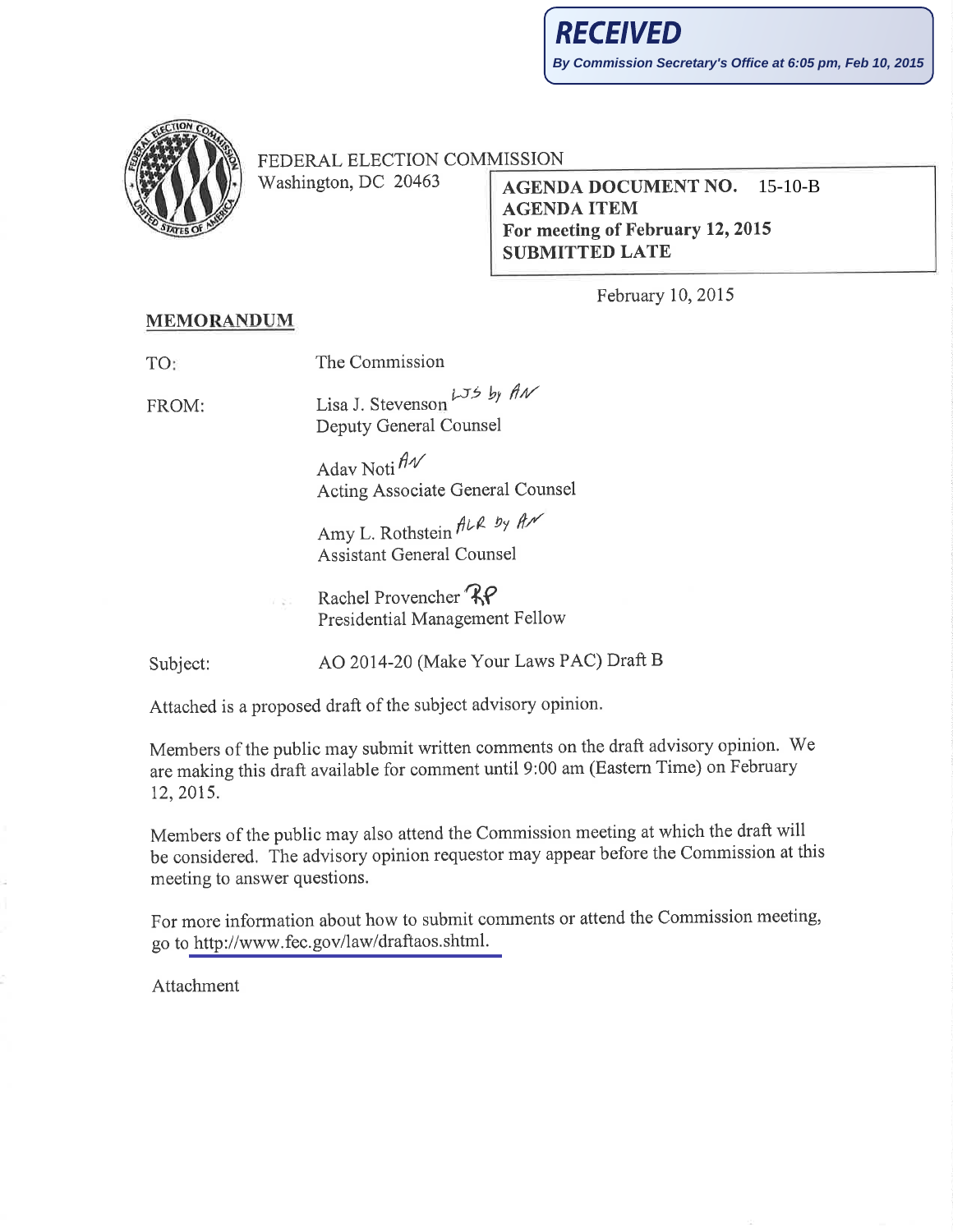| $\mathbf{1}$<br>$\overline{2}$   | <b>ADVISORY OPINION 2014-20</b>                                                                                 |
|----------------------------------|-----------------------------------------------------------------------------------------------------------------|
| $\mathfrak{Z}$<br>$\overline{4}$ | Sai<br><b>DRAFT B</b>                                                                                           |
| 5                                | Make Your Laws PAC, Inc.                                                                                        |
| 6                                | c/o Nick Staddon, Secretary                                                                                     |
| 7                                | 122 Pinecrest Road                                                                                              |
| $8\,$                            | Durham, NC 27705                                                                                                |
| 9                                |                                                                                                                 |
| 10                               |                                                                                                                 |
| 11<br>12                         | Dear Sai:                                                                                                       |
| 13                               | We are responding to the advisory opinion request that you submitted on behalf of Make                          |
| 14                               | Your Laws PAC, Inc. concerning the application of the Federal Election Campaign Act, 52                         |
| 15                               | U.S.C. §§ 30101-46 (formerly 2 U.S.C. §§ 431-57) (the "Act"), and Commission regulations to                     |
| 16                               | volunteer services provided by foreign nationals. The Commission concludes that the requestor                   |
| 17                               | may accept uncompensated services from foreign national volunteers as proposed.                                 |
| 18                               | <b>Background</b>                                                                                               |
| 19                               | The facts presented in this advisory opinion are based on the requestor's advisory opinion                      |
| 20                               | request ("AOR") received on November 24, 2014.                                                                  |
| 21                               | The requestor is a nonconnected political committee. The requestor and two other                                |
| 22                               | entities (collectively, the "MYL Group") jointly own the rights to the code, design, graphics,                  |
| 23                               | trademarks, and trade dress <sup>1</sup> (collectively, "intellectual property") of the requestor's website and |
| 24                               | brand. Nearly all of the code is open source <sup>2</sup> and open-source licensed. <sup>3</sup>                |

<span id="page-1-0"></span><sup>&</sup>lt;sup>1</sup> The requestor describes "trade dress" as including branding and logos. AOR at 2.

<span id="page-1-1"></span><sup>&</sup>lt;sup>2</sup> The requestor describes "open source" to mean that the code is available online "for anyone to see." AOR at 2 n.2.

<span id="page-1-2"></span> According to the requestor, "[b]roadly speaking, this [open source license] means a copyright license that permits anyone to re-use software so long as they give credit and publish any derivative works under the same terms." AOR at 2 n.3; *see also Open Source License*, OPEN SOURCE INITIATIVE, http://opensource.org/licenses (last visited Dec. 14, 2014).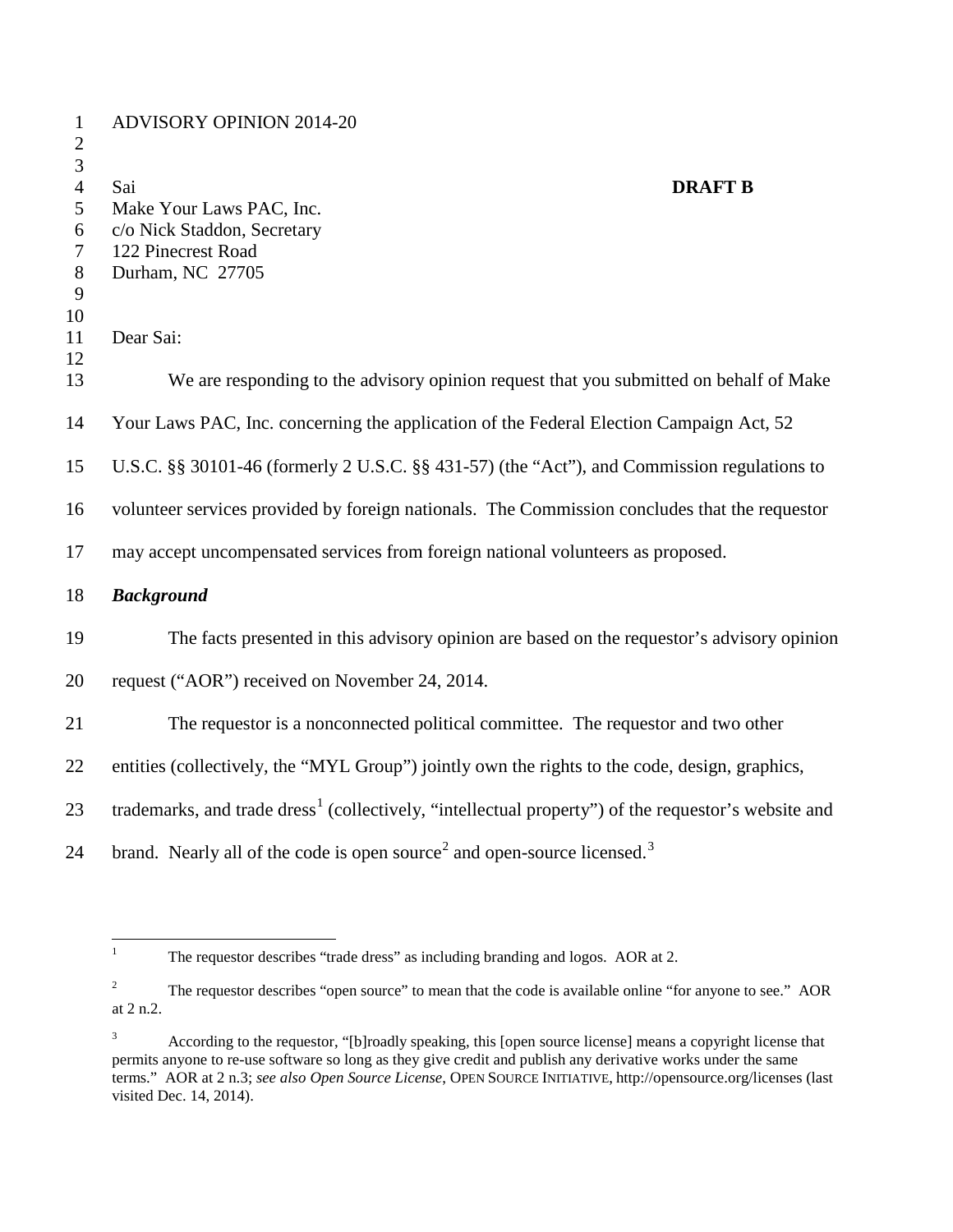| $\mathbf{1}$   | "To date, all services in creating the [intellectual property] have been provided by unpaid          |
|----------------|------------------------------------------------------------------------------------------------------|
| $\overline{2}$ | volunteers who are United States citizens." AOR at 2. The requestor states that when such            |
| 3              | services might result in the creation of intellectual property, the MYL Group asks volunteers to     |
| $\overline{4}$ | sign an intellectual property assignment to transfer all rights and ownership in the intellectual    |
| $\mathfrak{S}$ | property to the MYL Group. The volunteers, however, receive a perpetual license from the             |
| 6              | MYL Group to use their work as they see fit, unless the MYL Group determines that there would        |
| $\tau$         | be an impact on its trademark or trade dress.                                                        |
| $8\,$          | The requestor would like to accept the same kind of volunteer services from foreign                  |
| $\overline{9}$ | nationals as the MYL Group currently receives from United States citizens, and under the same        |
| 10             | terms. These services would be "primarily aimed at improving the MYL Group's code," among            |
| 11             | other things. AOR at 4. Because this code is open source "and <i>constantly</i> available for        |
| 12             | collaboration," the requestor expects to receive these services on an "ad hoc, continuous basis."    |
| 13             | Id. (emphasis in original). The requestor asks the Commission to assume that all requirements        |
| 14             | of 52 U.S.C. § 30101(8)(B) and (9)(B) (formerly 2 U.S.C. § 431(8)(B) and (9)(B)) are met:            |
| 15             | "E.g. out of pocket costs such as printing, distribution, web hosting, etc. will be paid for by [the |
| 16             | requestor]; volunteers will not be 'compensated' by anyone but may use their own equipment           |
| 17             | (such as a laptop) in providing such services; [the requestor] will not act as an agent of any       |
| 18             | foreign national nor permit any foreign national to participate in its operations, make decisions    |
| 19             | regarding contributions or expenditures, etc" AOR at 3 n.6.                                          |
| 20             | <b>Question Presented</b>                                                                            |
|                |                                                                                                      |

 *May the requestor accept the assignment of any intellectual property in unpaid volunteer services performed by foreign nationals and provided in accordance with 52 U.S.C. § 30101(8)(B)(i) (formerly 2 U.S.C. § 431(8)(B)(i))?*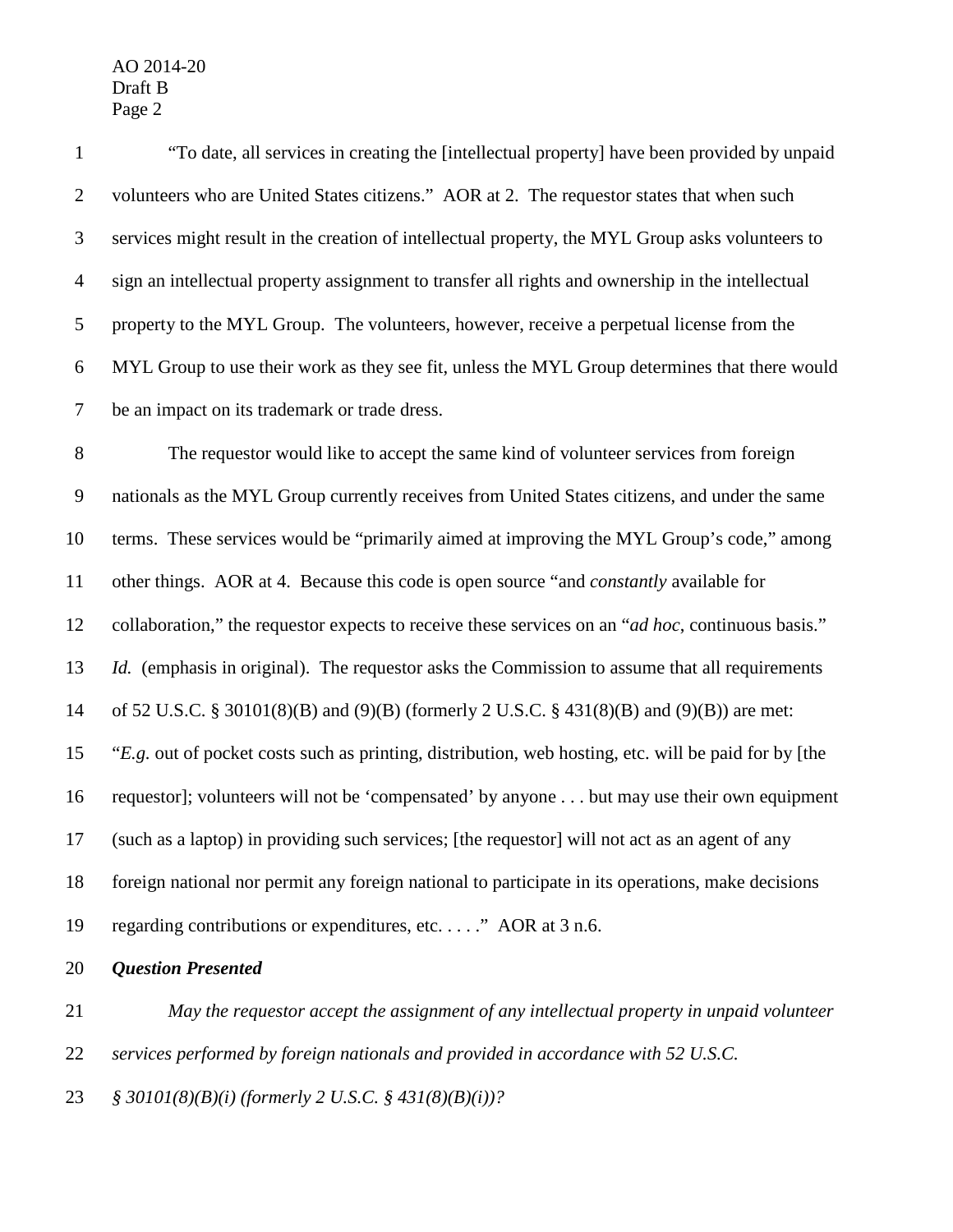## 1 *Legal Analysis and Conclusions*

2 Yes, the requestor may accept uncompensated services from foreign nationals as 3 proposed.

 The Act prohibits any foreign national from making a contribution in connection with a 5 federal election.<sup>[4](#page-3-0)</sup> 52 U.S.C. § 30121(a)(1)(A) (formerly 2 U.S.C. § 441e(a)(1)(A)); *see also* 11 C.F.R. § 110.20(b). The Act also prohibits any person from "solicit[ing], accept[ing], or receiv[ing]" such a contribution from a foreign national. 52 U.S.C. § 30121(a)(2) (formerly 2 U.S.C. § 441e(a)(2)); *see also* 11 C.F.R. § 110.20(g). The Act and Commission regulations also provide that the term "contribution" does not include "the value of services provided without compensation by any individual who volunteers on behalf of a candidate or political committee." 52 U.S.C. § 30101(8)(B)(i) (formerly 2 U.S.C. § 431(8)(B)(i)); *see also* 11 C.F.R. § 100.74. Applying this "volunteer services exception" in the context of foreign nationals, the Commission has concluded that a foreign national entertainer who performed without compensation at a candidate's fundraiser did not provide a contribution to that candidate. *See* Factual & Legal Analysis at 6, MUR 5987, 5995, and 6015 (Hillary Clinton For President) (Feb. 30, 2009), http://eqs.fec.gov/eqsdocsMUR/29044230266.pdf. Similarly, in Advisory Opinion 2004-26 (Weller), the Commission found that a foreign national would not provide a contribution to a candidate by participating without compensation in certain of the candidate's campaign-related activities, including the solicitation of contributions,

<span id="page-3-0"></span><sup>&</sup>lt;sup>4</sup> A "foreign national" is "an individual who is not a citizen of the United States or a national of the United States . . . and who is not lawfully admitted for permanent residence." 52 U.S.C. § 30121(b)(2) (formerly 2 U.S.C. § 441e(b)(2); *see also* 11 C.F.R. § 110.20(a)(3)(ii). In addition to barring foreign nationals from making contributions, section 30121 also prohibits foreign nationals from making any "donation of money or other thing of value . . . in connection with a . . . State  $\lceil \cdot \rceil$  or local election." 52 U.S.C. § 30121(a)(1)(A). Because the requestor is a federal committee, and because the request does not appear to contemplate any state or local election activity, this opinion does not address the application of section 30121 to volunteer services provided by foreign nationals in connection with nonfederal elections.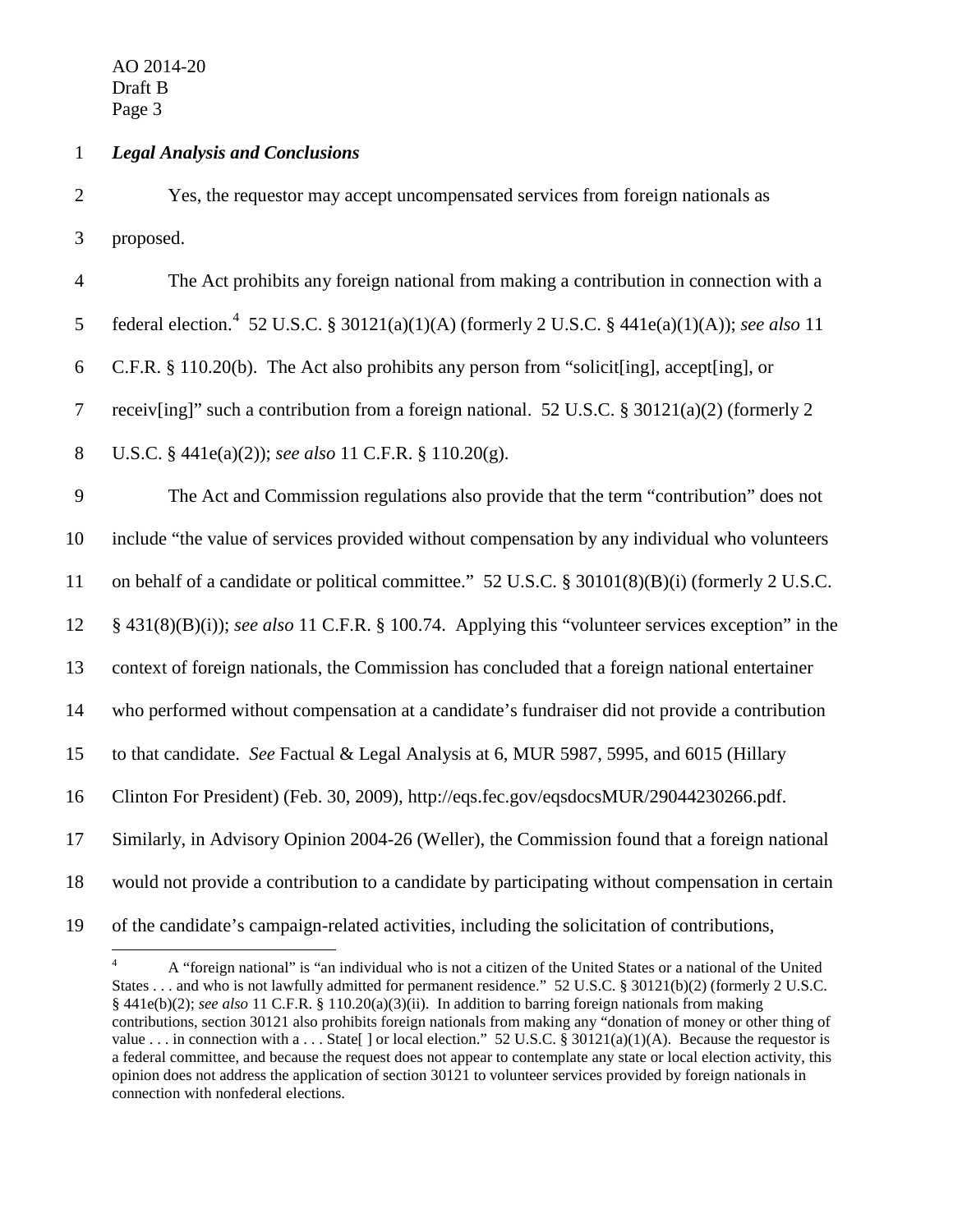| $\mathbf{1}$     | attendance at political events, and meeting with the candidate and his campaign committee.       |
|------------------|--------------------------------------------------------------------------------------------------|
| $\overline{2}$   | Because the services would not be contributions, they would not be subject to the prohibition on |
| 3                | contributions from foreign nationals. Advisory Opinion 2004-26 (Weller) at 2; see also           |
| $\overline{4}$   | Advisory Opinion 2007-22 (Hurysz) at 3 ("[T]he value of volunteer services provided to your      |
| 5                | campaign by Canadian nationals would not constitute a prohibited in-kind contribution to your    |
| 6                | campaign."); Advisory Opinion 1987-25 (Otaola) at 1 (concluding that foreign national's "work    |
| $\boldsymbol{7}$ | as a volunteer without compensation would not result in a contribution to a candidate because    |
| $8\,$            | the value of uncompensated volunteer services is specifically exempted from the definition of    |
| $\overline{9}$   | contribution under the Act").                                                                    |
| 10               | For the same reasons, to the extent that a foreign national volunteers his or her                |
| 11               | uncompensated personal services to the requestor to help design the requestor's website code,    |
| 12               | logos, "trademarks," and "trade dress," the value of those services would not constitute an      |
| 13               | unlawful foreign national contribution because they are exempt from the definition of            |
| 14               | "contribution" under the volunteer services exemption.                                           |
| 15               | The fact that the requestor may obtain rights to intellectual property resulting from the        |
| 16               | foreign nationals' volunteer services does not change the result. As discussed above, the        |
| 17               | Commission has consistently interpreted the Act and Commission regulations as permitting         |
| 18               | foreign nationals to provide volunteer services to political committees. See Advisory Opinion    |
| 19               | 2004-26 (Weller) at 2 (finding that foreign nationals' uncompensated participation in campaign-  |
| 20               | related activities are not contributions); Advisory Opinion 2007-22 (Hurysz) at 3 (same);        |
| 21               | Advisory Opinion 1987-25 (Otaola) at 2 ("[A]ny individual, including a foreign national, may     |
| 22               | volunteer his or her uncompensated services to a candidate without making a contribution to that |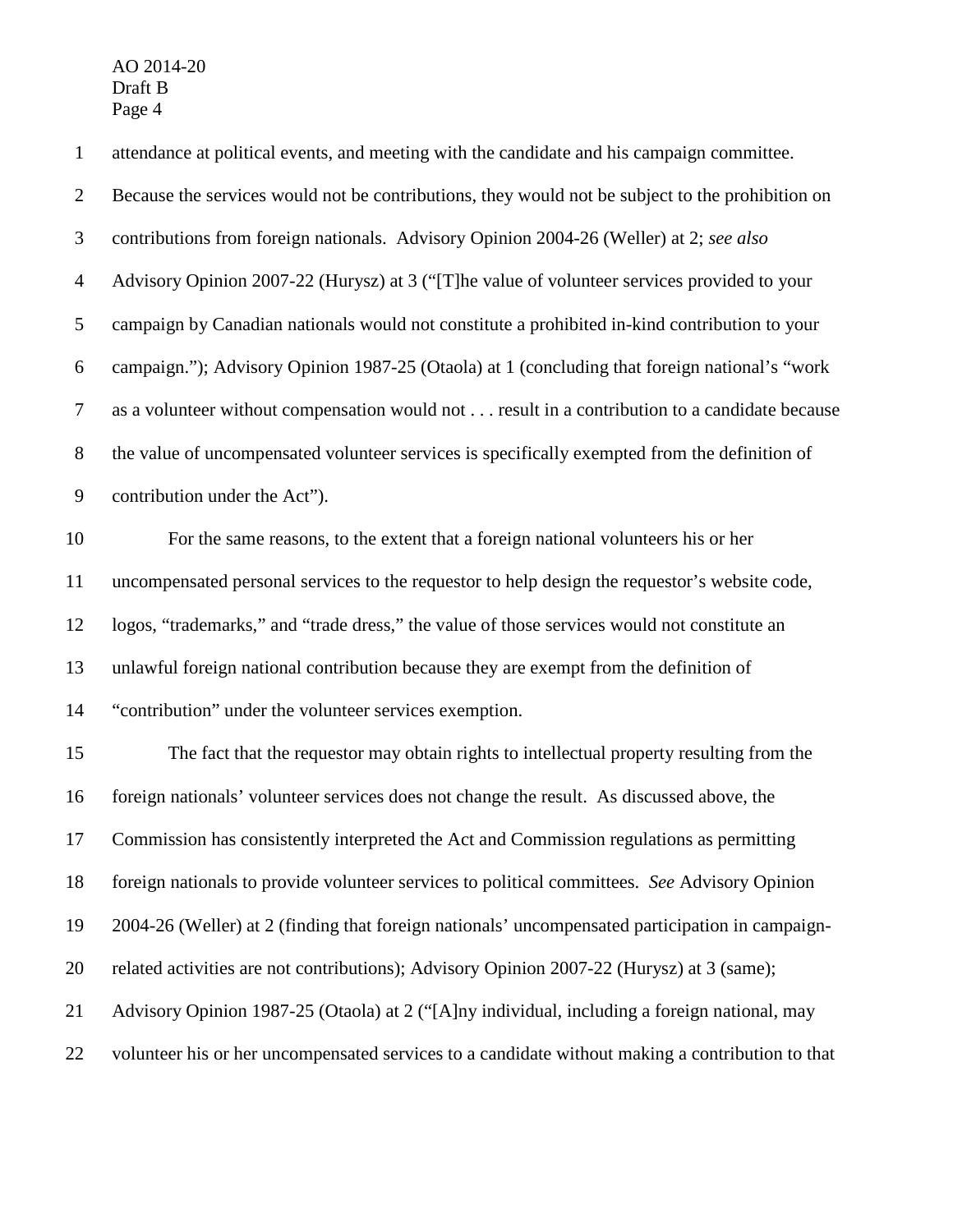candidate."); Factual & Legal Analysis at 2-6, MUR 5987, 5995, and 6015 (Hillary Clinton For President).

 Here, the volunteer services requestor proposes to accept from foreign nationals are intended to, and will very likely result in, the creation of website code, logos, and other items. The requestor states that, if it may not obtain the intellectual property rights in such items, it will not be able to use those items, or even accept the foreign nationals' volunteer services. AOR at 4. Such a result here is contrary to the Commission's prior interpretations of the Act and Commission regulations, which have permitted foreign nationals to provide volunteer services, consistent with the Act's volunteer services exception. Because the requestor here proposes to receive only benefits resulting directly and exclusively from the provision of volunteer services by foreign nationals, the Commission concludes that the proposal would not result in a prohibited contribution. In reaching this conclusion, the Commission supersedes Advisory Opinion 1981-51 14 (Metzenbaum).<sup>[5](#page-5-0)</sup> A statute must be interpreted "as a symmetrical and coherent regulatory scheme." *Food & Drug Admin. v. Brown & Williamson Tobacco Corp.*, 529 U.S. 120, 133 (U.S.

2000) (internal citations and quotations omitted). In Metzenbaum, however, the Commission did

not construe the Act's foreign national contribution ban and volunteer services exception in

conjunction with each other. To the extent that MURs 5987, 5996, and 6015 (Hillary Clinton

For President) sought to distinguish Advisory Opinion 1981-51 by making a distinction between

the provision of volunteer services by a foreign national and the creation and donation of a

<span id="page-5-0"></span>tangible good, the Commission is also not adopting that reasoning.

 The Commission previously considered superseding Metzenbaum in Advisory Opinion 1987-25 (Otaola), and two Commissioners supported such a decision. Advisory Opinion 1987-25 (Otaola) at 2.